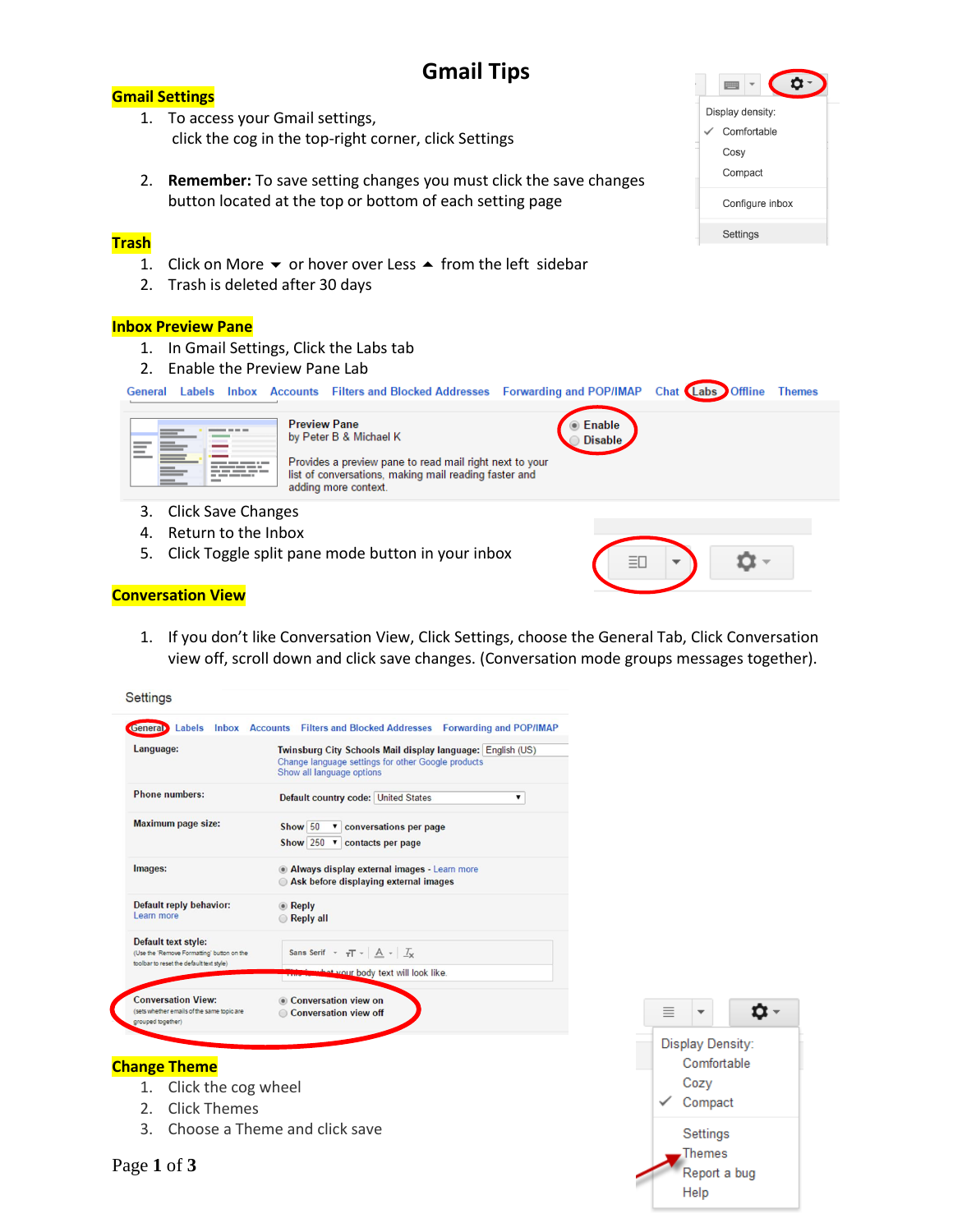### **Display Google Calendar in Gmail**

- 1. Click Settings
- 2. Click on the labs tab
- 3. Look for the Google Calendar Gadget
- 4. Click on Enable
- 5. Click Save Changes at the top of the Labs page
- 6. Return to your Inbox
- 7. Click on the Google Calendar widget at the bottom of the left sidebar to display the calendar
- 8. Click Options to show a mini calendar, show past events or change which calendars are displayed

## **Compose a Message**

- 1. To: start typing the person's first, last name or first initial, last name; choose the twinsburgcsd.org email address
- 2. Student addresses will show up but students DO NOT have email
- 3. To undo use the keyboard command CTRL+Z
- 4. Full Screen Click the arrows in the upper right corner

|                                                                         | Default to full-screen        |
|-------------------------------------------------------------------------|-------------------------------|
|                                                                         | Label<br>r<br>Plain text mode |
|                                                                         | Print<br>Check spelling       |
| $\underline{A}$ 0 $\underline{A}$ \$ $\underline{B}$ co $\odot$<br>Send | Saved <sup>1</sup>            |

#### **How to Highlight Text**

- 1. Highlight the text
- 2. Choose Background Color from the toolbar



#### **Change the Subject of a Reply**

- 1. Click reply
- 2. Click the down arrow -
- 3. Choose Edit Subject



| œ                              | December 2016<br>$\mathbf{v}$ |             |  |           |                       |    |  |
|--------------------------------|-------------------------------|-------------|--|-----------|-----------------------|----|--|
|                                |                               |             |  |           | S M T W T F S         |    |  |
|                                |                               |             |  |           | 27 28 29 30 1 2 3     |    |  |
|                                |                               |             |  |           | 4 5 6 7 8 9           | 10 |  |
|                                |                               |             |  |           | 11 12 13 14 15 16 17  |    |  |
|                                |                               |             |  |           | 18 19 20 21 22 23 24  |    |  |
|                                |                               |             |  |           | 25 26 27 28 29 30 31  |    |  |
| 1                              |                               |             |  | 2 3 4 5 6 |                       | 7  |  |
|                                |                               | Wed, Dec 7  |  |           |                       | ۸  |  |
| 4p Close LLI Survey            |                               |             |  |           |                       |    |  |
| Thu, Dec 15                    |                               |             |  |           |                       |    |  |
| 8 Time Sheet due Mo            |                               |             |  |           |                       |    |  |
|                                |                               | Fri, Dec 16 |  |           |                       |    |  |
|                                |                               |             |  |           | 3p Kathi's Holiday Pa |    |  |
| Mon, Dec 19                    |                               |             |  |           |                       |    |  |
| 11:30 Lunch with Lor _         |                               |             |  |           |                       |    |  |
| Today   Add<br><u>ptions</u> ▼ |                               |             |  |           |                       |    |  |
|                                |                               |             |  |           |                       |    |  |
|                                |                               |             |  |           |                       |    |  |